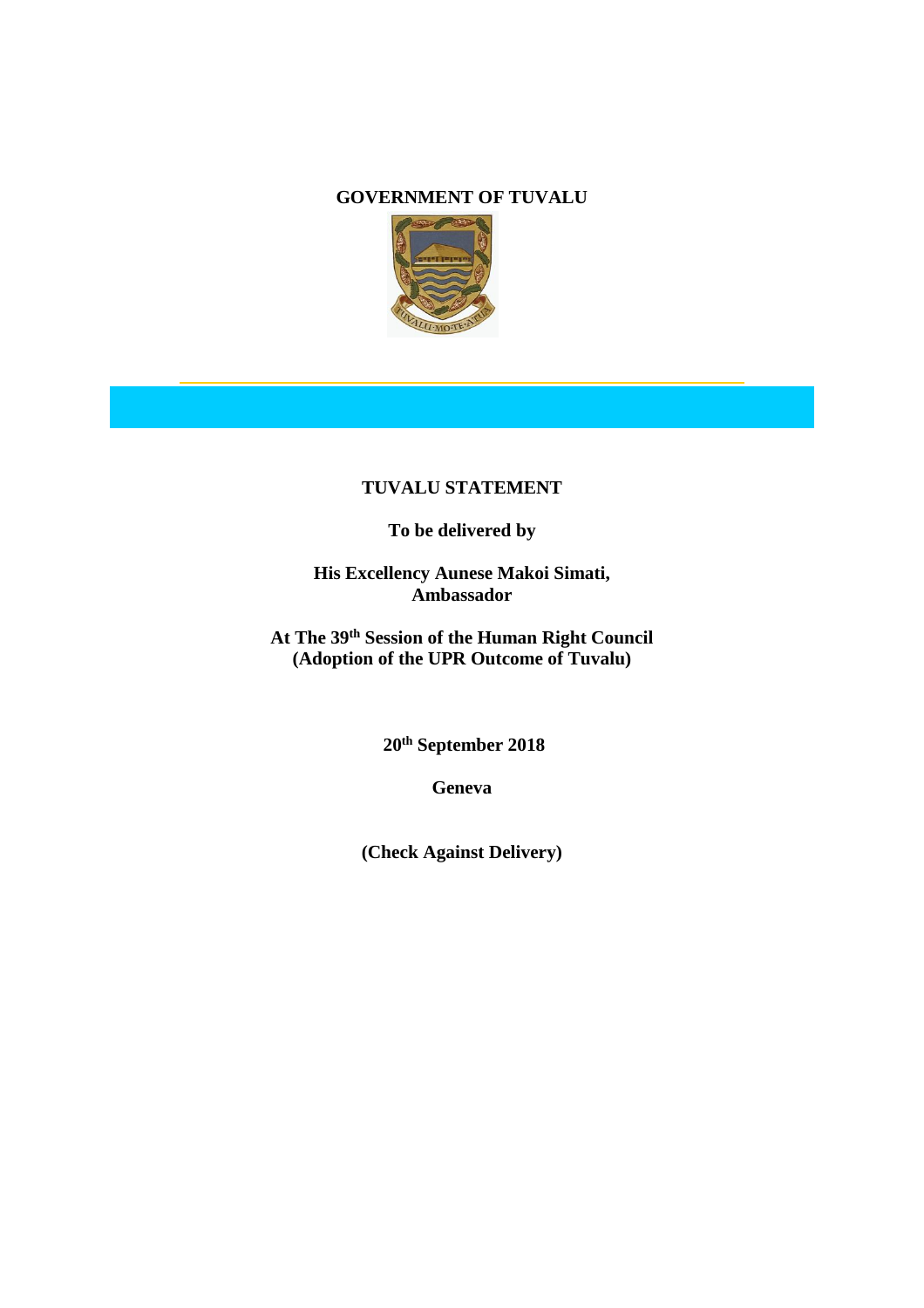### **1. SALUTATIONS**

Thank YOU Mr President, Honorable Council Members, Excellencies, distinguished representatives, a very good morning/afternoon to you all.

Mr President, thank you for this opportunity to present Tuvalu's responses and updates to the questions raised to our Third Universal Periodic Review submission.

Firstly Tuvalu extends its great appreciation to the Council and Members of the Troika and Secretariat for their continued good work in this undertaking. We sincerely appreciate your support and counsel throughout the entire process; and would like to thank the many member States and Civil Society for sharing their thoughts for future advancements. We are also very appreciative of the support in kind, technical and financial, from our partners to our HR pursuits, and their understanding of the many challenges Tuvalu face with regards these noble endeavours.

Tuvalu remain committed towards meaningful engagement with the international community in these UPR processes and we are fully committed to the noble values of the Universal Declarations of Human Rights.

Our starting point and our fervent goal has always been to build a strong and progressive Tuvalu where our citizens enjoy meaningful and happy lives in a safe environment and a fair and inclusive society.

As long as our many words are put into action, the UPR process remains an effective mechanism to ensuring the promotion and protection of human rights for one and all.

## **2. CLIMATE CHANGE CHALLENGES TO HUMAN RIGHT PURSUITS**

In all of Tuvalu's UPR reports, the unfolding climate change and sea-level rise are highlighted as detrimental to the enjoyment and pursuit of our fundamental human rights; as a people and as a sovereign State. Increasingly these challenges caused by human activities, from external sources are simply beyond our capability to cope internally; and severely compromise our fundamental rights not only for sustainable development but for mere existence.

Tuvalu is pursuing two significant initiatives related to climate change, namely:

*(a) Pacific Islands Climate Change Insurance Facility;*

*(b) UN General Assembly Resolution to give Protection to People Displaced by the impacts of Climate Change.* 

These Resolutions acknowledge the fact that under the *1951 Refugee Convention* these persons impacted by climate change are not defined as refugees; as they are not fleeing conflict or persecution (although this may be the case in certain circumstances).

We note with serious concern that the current aggregate effect of NDCs are not sufficient to bring us on a pathway towards the long term goal of holding the increase in the global average temperature to well below 2 deg celcius above pre-industrial levels and pursuing efforts to limit it to 1.5 deg C. These are existential issues for Tuvalu.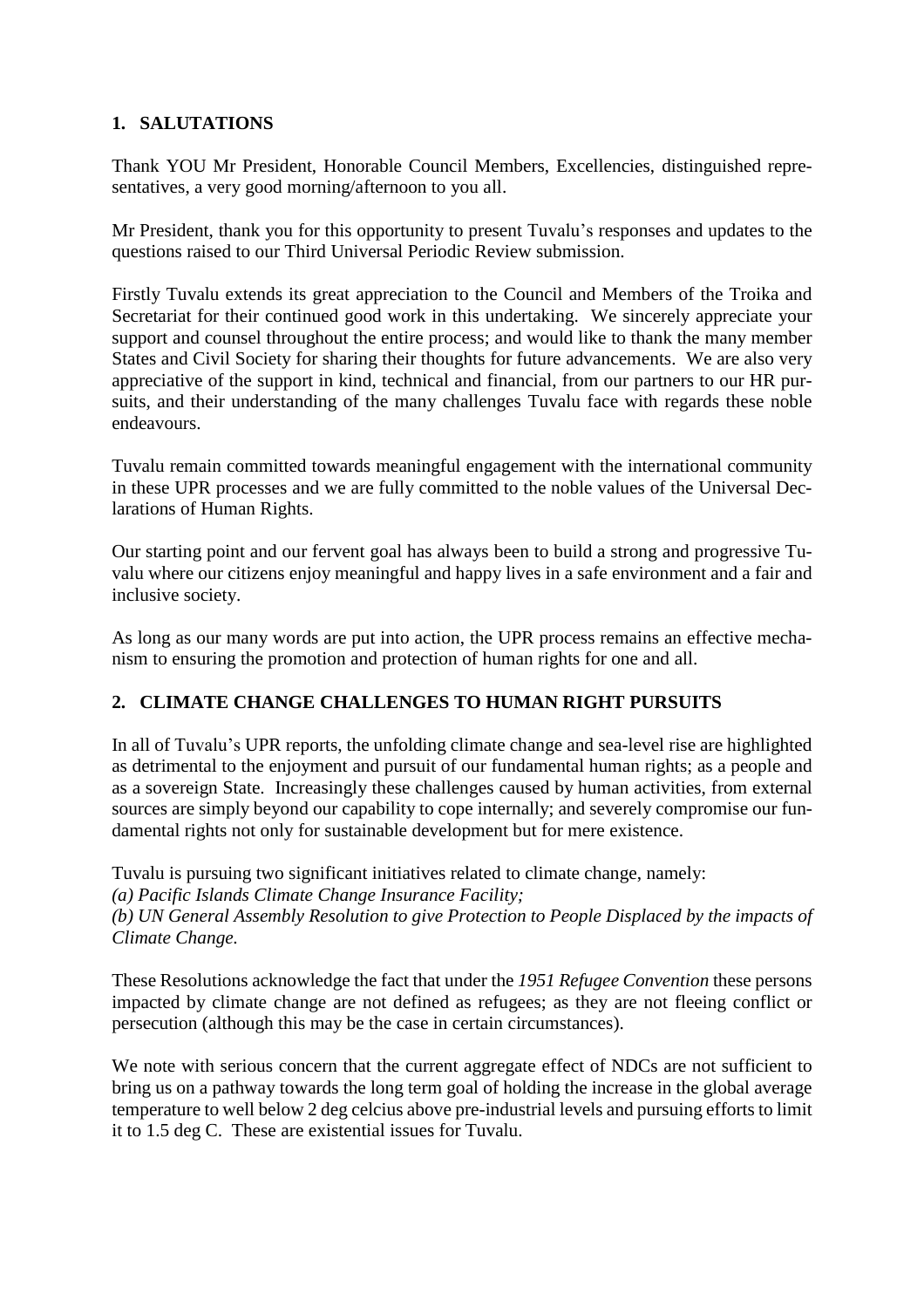### **3. SUBSTANTIVE UPDATES TO RECOMMENDATIONS**

#### Mr. President

At the Session of the Working Group in May of this year, the Government of Tuvalu received 127 recommendations to its report

After great deliberation, the Government of Tuvalu accepted 78 recommendations and noted 49 recommendations.

The 49 recommendations as listed in the Addendum will be pursued in due course within the capacity and resource capabilities of Tuvalu

Fifteen 15 out of the 49 recommendations are noted by the Government of Tuvalu but it needs considerable review and consultations as these appear on face value to conflict and contradict to some of the long held cultural and traditional values as well as our Christian principles which are foundational to our Constitution.

### **Mr. President, let me now highlight some clarification, achievements and new development since our report in May of this year.**

#### *3.1 CIVIL AND POLITICAL RIGHTS*

In 2017 Parliament passed the National Human Rights Institution Act, aimed at providing relevant mechanism to ensure the full promotion and protection of fundamental freedoms of all. The Act aims at allowing access to a government system that will address abuse of human rights and fundamental freedoms.

The Office of the Chief Ombudsman prominently include strict adherence to, and administration and enforcement of, the Leadership Code Act, and offer public service training in good governance where necessary.

The current Constitutional Review has completed the second phase of the Review and are aiming for a completion date in 2019. The Review has included gender and persons with disability issues to the non-discrimination clauses of the Constitution.

Tuvalu envisaged that its accession to the Rome Statute will be realised before the next reporting cycle. We are also acceding to the Agreement on the Privileges and Immunities of the ICC after national formal process have been fulfilled.

Finally our cultural norms play a big part in our vibrant peaceful communities, attesting to the fact that the nexus between Human rights and cultural good practice are mutually reinforcing.

### *3.2 CONVENTION ON RIGHTS OF PERSONS WITH DISABILITIES*

Tuvalu has ratified the Convention on the Rights of Persons with Disabilities in December, 2013. Tuvalu is progressively implementing its obligations under the Treaty.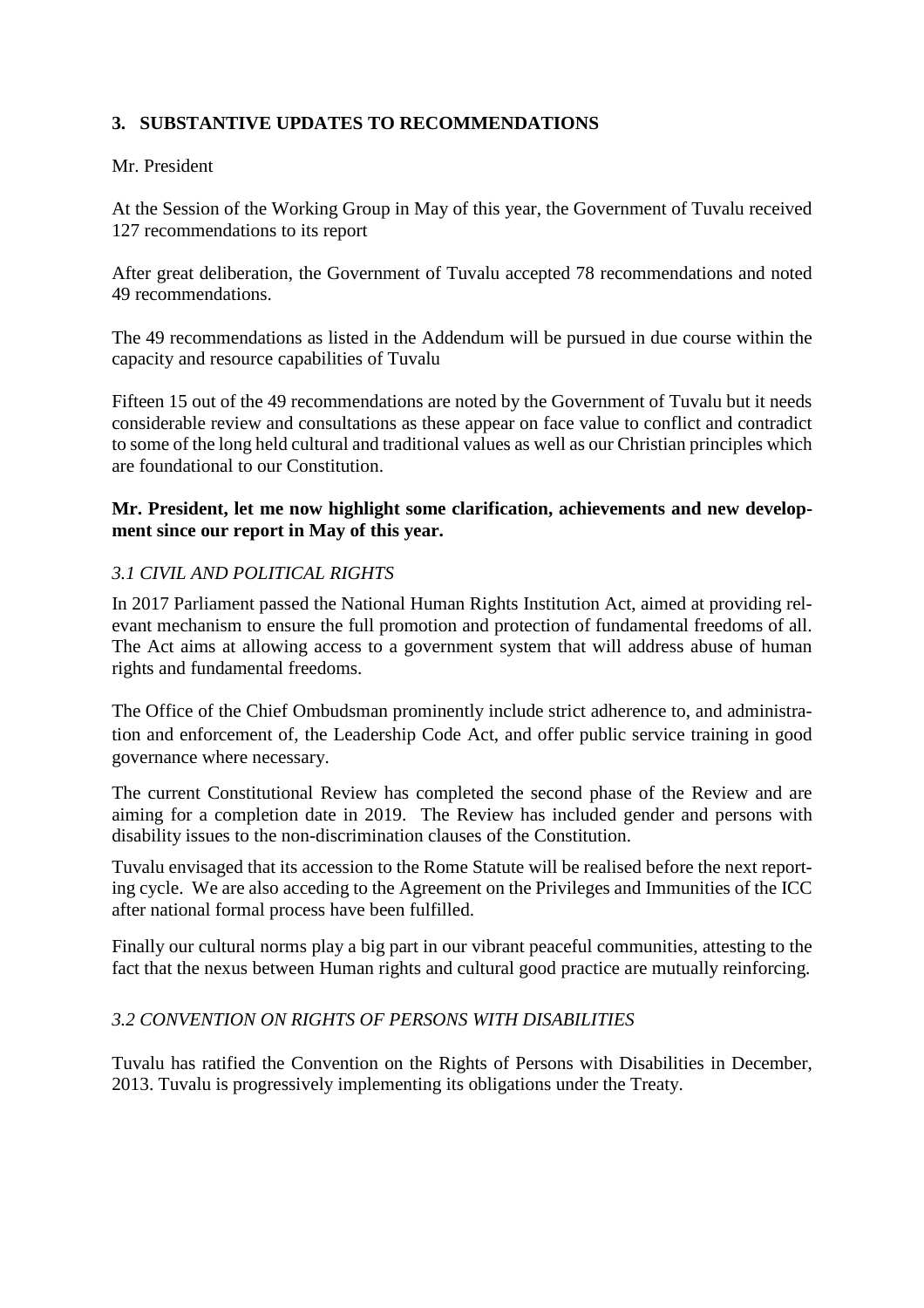### *3.3 CONVENTION ON RIGHT OF THE CHILD*

In March 2018 Tuvalu has submitted its combined 2nd, 3rd, 4th and 5th report to the UN CRC committee.

Tuvalu wishes to inform the Council that the Government of Tuvalu has approved the ratification of the two optional Protocol to CRC and the Government will soon communicate to the United Nation, the ratification of the said optional Protocols.

The Department of Education and the Office of the Attorney General together with the support UNICEF are drafting a Policy for all children in educational institutions in Tuvalu as well as a Child Protection and Welfare Bill.

Tuvalu have made amendments to other laws to comply with international commitments to the Convention on the Rights of the Child namely:

- (a) Section 39 of the Penal Code [Cap 10.20] which deal with offenders under the age of 16;
- (b) Prisons Act [Cap 20.28];
- (c) Education (Compulsory Education) Order 1984 [Cap 30.05.4]

#### *3.4 CEDAW*

Tuvalu is currently working on its 5th national report on the Convention on the Elimination of all forms of Discrimination against Women. We thank the international community for the technical and financial assistance that has enabled successive compilation of the National CEDAW reports.

### *3.5 MONITORING AND REPORTING RESPONSIBLITIES*

Tuvalu has a Committee of Chief Executive Officers (Development Coordinating Committee) that monitors all development, social and financial issues of the Government and advise Cabinet on human rights and welfare of the citizens.

A new legal and coordination Department within the Ministry of Foreign Affairs, Trade, Tourism and Labor will monitor the international conventions that Tuvalu has ratified or acceded to.

Furthermore, Government of Tuvalu has endorsed and allocated a budget for the National Action Plan of Tuvalu for 2019 Estimates to provide financial assistance for the implementation of NAP on Human Rights.

Tuvalu has a National Advisory Committee for Children's Rights where it provides oversight, advise and coordination of the implementation of the CRC. A Tuvalu National Disability Coordinating Committee also have oversight and a coordination role to ensure the protection and full enjoyment of the human rights of persons with disabilities.

The said Committees consists of representatives from government ministries, non-government organisations, civil society, faith-based organisations, schools, educational institutions, regional organisations, students and Island Council.